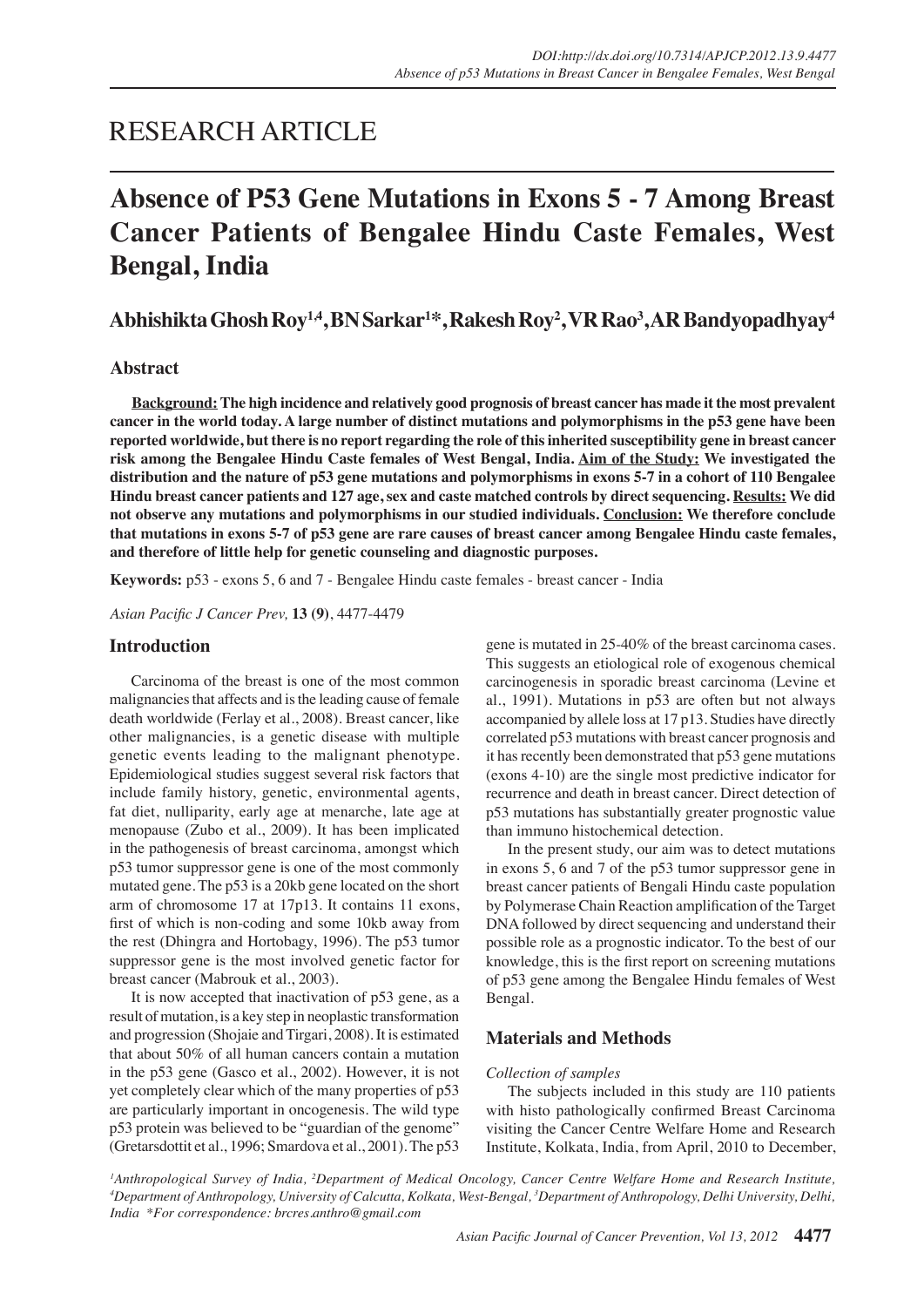#### *Abhishikta Ghosh Roy et al*

2011. Clinical data and detailed family history of each patient were collected with the help of collaborating clinicians after clinical examinations. Ethical approval of the research project using human subjects was obtained from the Institutional Ethical Committee of Anthropological Survey of India, Ministry of Culture, Government of India. Patient samples were mainly collected from The Cancer Centre Welfare Home and Research Institute, Kolkata and National medical College and Hospital is the main referral centre for cases related to Breast Carcinoma. The demographic data (name, age, address, origin, occupation, family history, educational status, etc) were collected using schedule method.

Another 127 controls were collected; those were age sex and ethnic group matched. Controls didn't have any family history of breast cancer.

#### *DNA Isolation*

Approximately 5mL peripheral blood samples were collected in BD Vacutainer K2 EDTA (6 mL) with written and informed consent from patients with Breast Carcinoma, and from normal individuals as controls, without any history of breast carcinoma. Genomic DNA was prepared from fresh whole blood by using the conventional phenol-chloroform method (Sambrook and Russel, 2001). Genomic DNA was dissolved in TE (10mM Tris-HCl and 0.1mM EDTA, pH 8.0).

#### *PCR Amplification*

Polymerase chain reaction (PCR) was carried out to amplify exons and adjacent flanking region in a total volume of  $10.0 \mu L$  containing 40-100 ng genomic DNA, 0.4 mM of each primer, 0.2 mM of each dNTP, 0.5- 1.5 mM of  $MgCl<sub>2</sub>$  (as appropriate), and 0.2 unit of Taq polymerase (Invitrogen, Carlsbad, CA) in a Thermocycler (GeneAmp-9700; PE Applied Biosystems, Foster City, CA). Annealing temperature is calculated based on Tm of the primer pairs. The p53 exons (5-7) were amplified using the designed primers (Table 1). PCR amplified DNA fragments were analyzed on 2% agarose gel and then visualized by ethidium bromide staining.

#### *Mutation and Polymorphism Detection*

The PCR products free of contaminating bands due to non specific amplification were directly sequenced in forward and reverse direction in DNA Analyzer 3730 (Applied Biosystems, USA). Nucleotide changes were detected by comparing sequence obtained in chromatogram with the normal p53 gene sequence using pair-wise BLAST (Tatusova et al., 1999) and SeqScape software v2.5

## **Results**

A total of 237 study subjects were included in the present study. The p53 mutations were screened for 110 patients and 127 controls.

**4478** *Asian Pacific Journal of Cancer Prevention, Vol 13, 2012* The p53 mutations were screened for a total of 110 patients with histopathologically confirmed breast carcinoma (mean±SD, age at diagnosis in years, 52±10.9; age range in years, 27-76) and 127 controls having no

**Table 1. Primer List for p53 Gene, Exons 5-7**

| Exon | Length | Sequence                |
|------|--------|-------------------------|
|      | 248    | F: AACTCTGTCTCCTTCCTCTT |
|      |        | R: AACCAGCCCTGTCGTCTCTC |
|      | 181    | F: GCCTCTGATTCCTCACTGAT |
|      |        | R: TTAACCCCTCCTCCCAGAGA |
|      | 238    | F: AGGTCTCCCCAAGGCGCACT |
|      |        | R: CAGGGTGGCAAGTGGCTCCT |

**Table 2. Distribution of Age in the Studied Sample Population**

| N (Total Number) |     | Mean $\pm$ SD (in years) Range (in years) |       |
|------------------|-----|-------------------------------------------|-------|
| Patients         | 110 | 54.0370+10.38324                          | 30-78 |
| Controls         | 127 | $53.9685 + 8.55323$                       | 32-72 |



**Figure 1. Distribution of Patients and Controls According to the Castes.**

family history of cancer (Table 2). The age distribution of the patients and controls were similar. The patients and controls were classified into five caste groups namely Brahmin, Kayastha, Baidya, Baishya and Scheduled Castes (Figure 1). Most of the patients underwent chemotherapy and had a family history of breast cancer  $(66.7\%)$ .

All of them received treatment from the referral centres and the clinical data were collected with the help of collaborating clinicians. Socio-demographic data like age, occupation, marital status, nationality, origin, diet, etc., were collected using pre-tested schedule method. Genetic analysis of the exons (5-7) of the p53 gene revealed none of the commonly reported mutations in 237 subjects studied.

## **Discussion**

The association between p53 gene mutations and breast carcinoma has been attempted by several studies, however, the issue is still controversial. The high incidences of breast cancer have prompted many researchers to understand its risk factors at the genomic level. We did not observe any mutations, after screening a cohort of 110 patients and 127 unrelated matched controls from the Bengalee Hindu caste females of West Bengal for the presence of common p53 mutations in exons 5, 6 and 7.

Our study has some limitations. The studied cohort is relatively small. Although the common mutations are absent in our study, their contribution to breast carcinoma cannot be completely excluded, as p53 is a large gene and mutations, other rearrangements, or upstream region